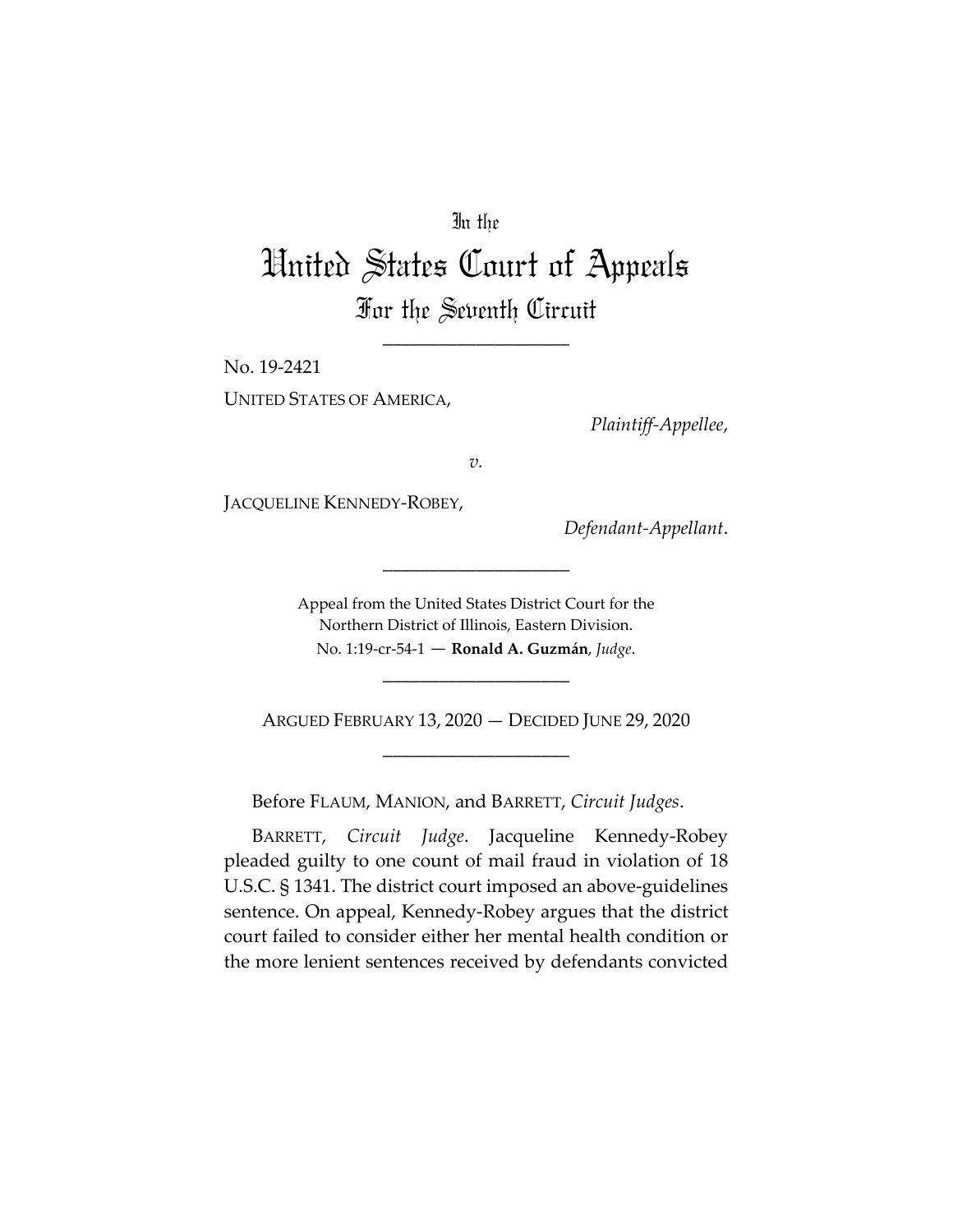of similar crimes. She also argues that the sentence was substantively unreasonable. We disagree and affirm the district court's judgment.

I.

Kennedy-Robey's legal troubles began in 2012, when she was charged with several fraud counts for operating two elaborate schemes: a tax scheme to defraud the Internal Revenue Service (IRS) and an unemployment insurance scheme to defraud several state unemployment agencies. While awaiting trial on these charges, Kennedy-Robey was released on bond. She then resumed her fraudulent activities, completely undeterred by the pending charges. In response, the government moved to revoke her bond and obtained a warrant for her arrest. But instead of showing up at the bond revocation hearing, Kennedy-Robey sent the following note to the court: "When I do turn myself in, it will be because I respect you + your position." She remained a fugitive until law enforcement officers finally caught up to her in Chicago a few months later. When they arrested Kennedy-Robey, the officers found her to-do list, which read more like a "how-to" guide for fugitives—it included self-reminders to "change phones monthly" and "move every 3–4 months."

Kennedy-Robey eventually pleaded guilty to several counts of fraud. Even though the guidelines range was 210 to 262 months, the district court sentenced her to 72 months of imprisonment and three years of supervised release. It also ordered her to pay over \$4.8 million in restitution.

In August 2017, Kennedy-Robey was released from a federal prison to a halfway house in Chicago. Within weeks of reaching the halfway house, Kenney-Robey filed a fraudulent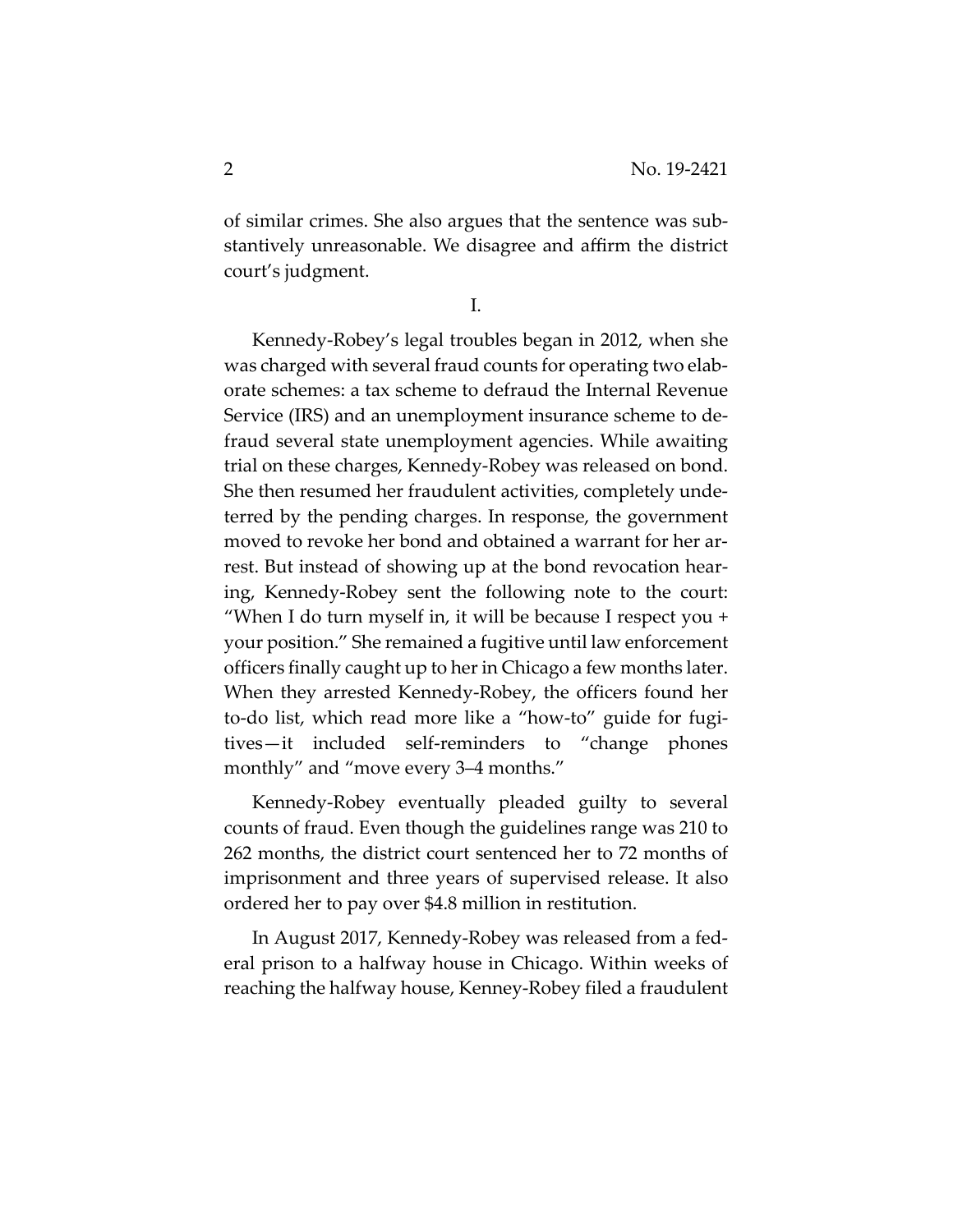automobile loan application and obtained a loan exceeding \$30,000, which she used to purchase a Mercedes-Benz. She also filed a fraudulent credit card application. A few months later, she and another defendant purchased another car with funds obtained from yet another fraudulent loan application. In early 2019, Kennedy-Robey was indicted on two counts of mail fraud in violation of 18 U.S.C. § 1341 and pleaded guilty to one.

At sentencing, the government asked for an 18-month sentence—the upper limit of the guidelines range of 12 to 18 months. For her part, Kennedy-Robey asked for a belowguidelines sentence of 8 months. After considering Kennedy-Robey's long history of unrepentant criminal conduct and disrespect for the law, the district court imposed a 36-month sentence, followed by five years of supervised release.

#### II.

Kennedy-Robey argues that her sentence is plagued by both procedural and substantive error. She says that the district court neither addressed her primary mitigation argument nor justified giving her a higher sentence than other defendants with similar records. She also insists that her sentence is substantively unreasonable.

### A.

Kennedy-Robey emphasized two points at sentencing. First, she described the role that her mental health had played in her offense and maintained that treatment would be more effective than imprisonment in rehabilitating her. And second, she contended that a below-guidelines sentence would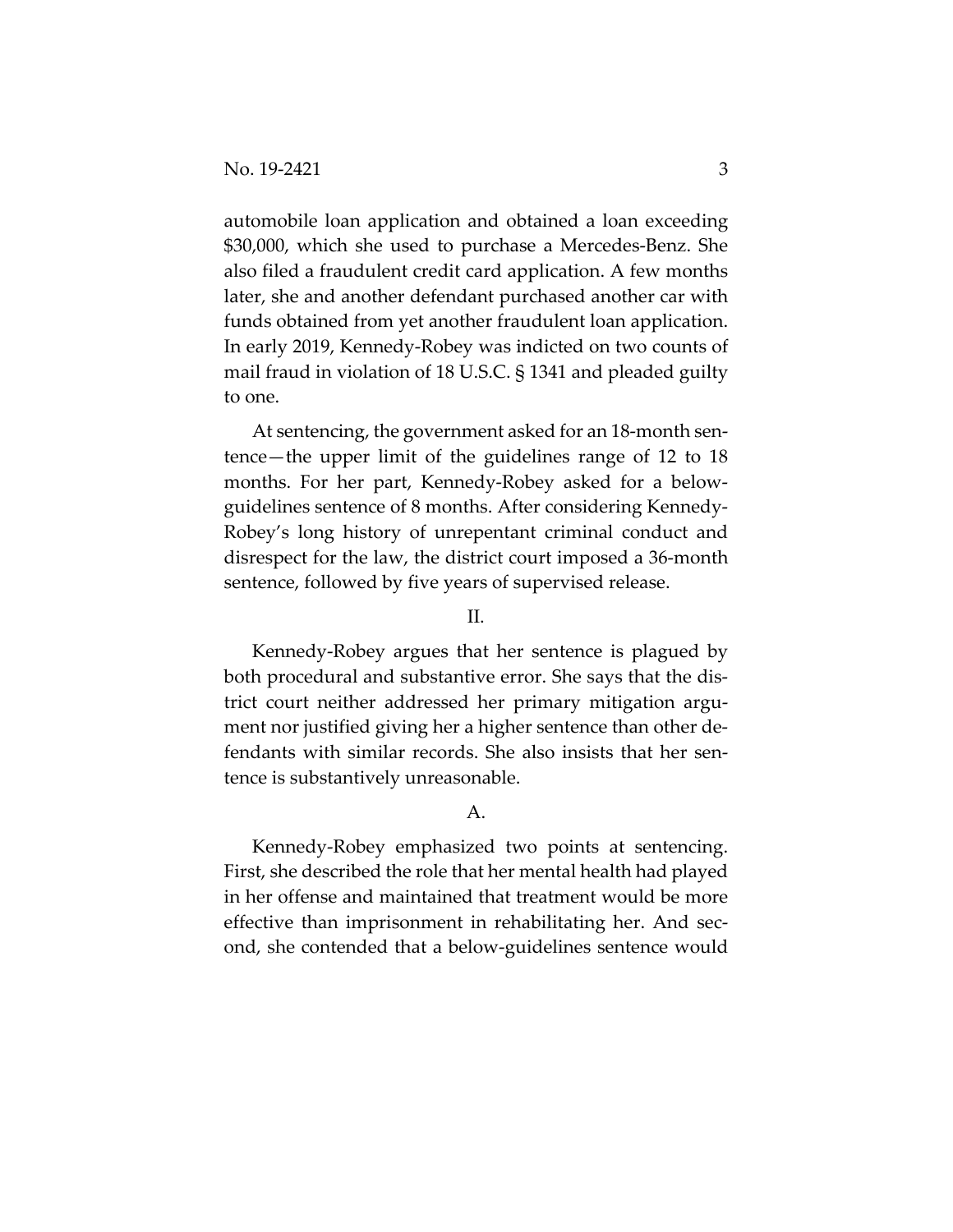be comparable to sentences imposed on similarly situated defendants in the district. According to Kennedy-Robey, the district court failed to adequately address either point.

We'll start with Kennedy-Robey's mental health condition, on which she based her main argument in mitigation. Kennedy-Robey was diagnosed with borderline bipolar disorder and adjustment disorder. She argued that her conduct was at least partly attributable to her mental health condition because it impaired her ability to distinguish between right and wrong; she also insisted that treatment would more effectively rehabilitate her than imprisonment. In her statement at sentencing, she asserted that before receiving proper mental health treatment she was "very good at rationalizing [her] choices and decisions." While incarcerated, she "did not receive the mental health services [that she] needed" and when she was released to the halfway house, she continued to "rationalize [her actions] to the T." But, she said, the mental health treatment she received in 2018 put her "on the right track," enabling her to cease her criminal conduct while she was on supervised release. In light of that experience, she maintained that mental health treatment, not prison, is what would help her turn her life around.

Kennedy-Robey argues that the district court failed to explain why this argument did not persuade it to reduce her sentence or at least her prison time. *See United States v. Jones*, 798 F.3d 613, 617 (7th Cir. 2015) (explaining that a district court "must address the defendant's principal arguments in mitigation unless they have no legal merit"). But the district court expressly stated its reasons. It explained that "[t]his is not just rationalization" and that "the fault here does not lie entirely with the failure of institutions and others to provide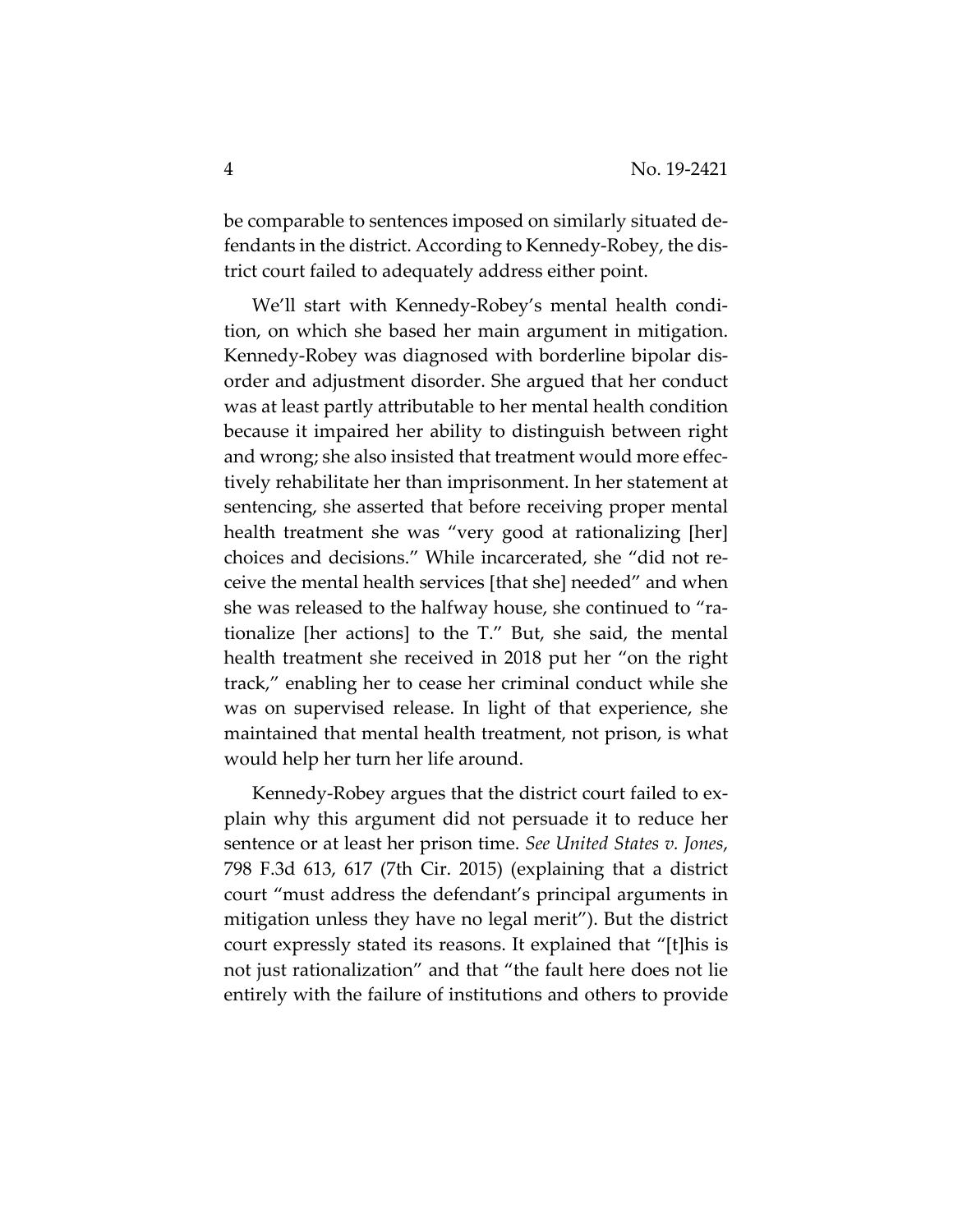mental health counseling for this defendant." The district court also observed, "If a defendant cannot be made to follow the law while under the Court's supervision, whether before or after conviction, I don't see the hope of rehabilitation there anywhere." Finally, based on Kennedy-Robey's continued criminal behavior, the district court expressed doubt that Kennedy-Robey would stop her behavior anytime "in the near future." This was sufficient. As we have said before, "A short explanation will suffice where the context and record make clear the reasoning underlying the district court's conclusion." *United States v. Schroeder*, 536 F.3d 746, 755 (7th Cir. 2008).

Moreover, it bears emphasis that while the district court rejected Kennedy-Robey's argument, it did not ignore her request for mental health treatment—and that is itself evidence that the district court carefully considered what Kennedy-Robey had to say. The district court inquired about the type of treatment that she needed and whether her requested penitentiary could provide it. In addition, as a condition of her supervised release, it required her to "participate at the direction of the probation officer in a mental health treatment program and … take any medications prescribed by the mental health treatment provider." We have treated the inclusion of mental health treatment as a condition of probation as evidence that the district court adequately considered the defendant's mental health argument. *See United States v. Davis*, 764 F.3d 690, 695 (7th Cir. 2014). In sum, the record reflects that the district court "meaningfully considered and rejected" Kennedy-Robey's argument. *Jones*, 798 F.3d at 619.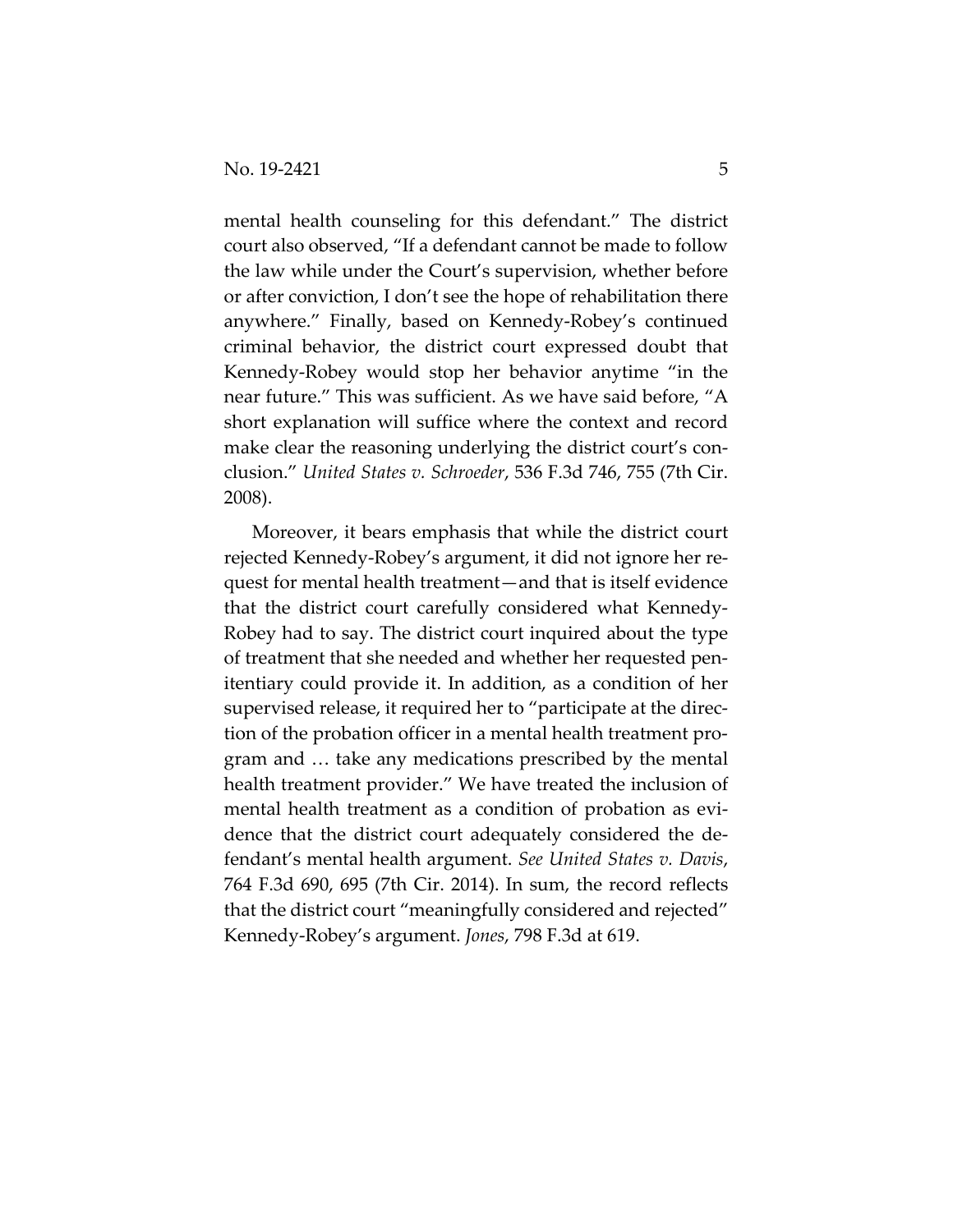Kennedy-Robey's second claim of procedural error also fails. At sentencing, she argued that a below-guidelines sentence was warranted because other defendants in the district had been given below-guidelines sentences for fraud-related charges. On appeal, she stresses that the district court did not even mention this argument (let alone fully address it) before imposing the above-guidelines sentence. But as we have repeatedly explained, the sentencing court "need not expansively respond to every argument if its reasoning is otherwise clear." *United States v. LeFlore*, 927 F.3d 472, 475 (7th Cir. 2019); *see also United States v. Faulkner*, 885 F.3d 488, 499 (7th Cir. 2018) ("[T]here is generally no disparity problem so long as the remainder of the sentencing explanation makes it plain that the disparity was warranted."). And in this case, an explicit reference to Kennedy-Robey's disparity argument was unnecessary because the district court's explanation for the above-guidelines sentence clearly shows why it rejected that argument.

In imposing the sentence, the district court specifically acknowledged that nonviolent crimes do not always necessitate imprisonment. But it concluded that Kennedy-Robey's case was different because it found that there was "something absolutely frightening about such a persistent behavior of conduct to lie and to cheat." Indeed, the district court went to great lengths to distinguish Kennedy-Robey from the typical defendant charged with a similar crime. The court explained:

> I don't think in the 29 years that I've been in this building I have seen someone who continued her criminal behavior while she was on supervised release awaiting trial, absconded and con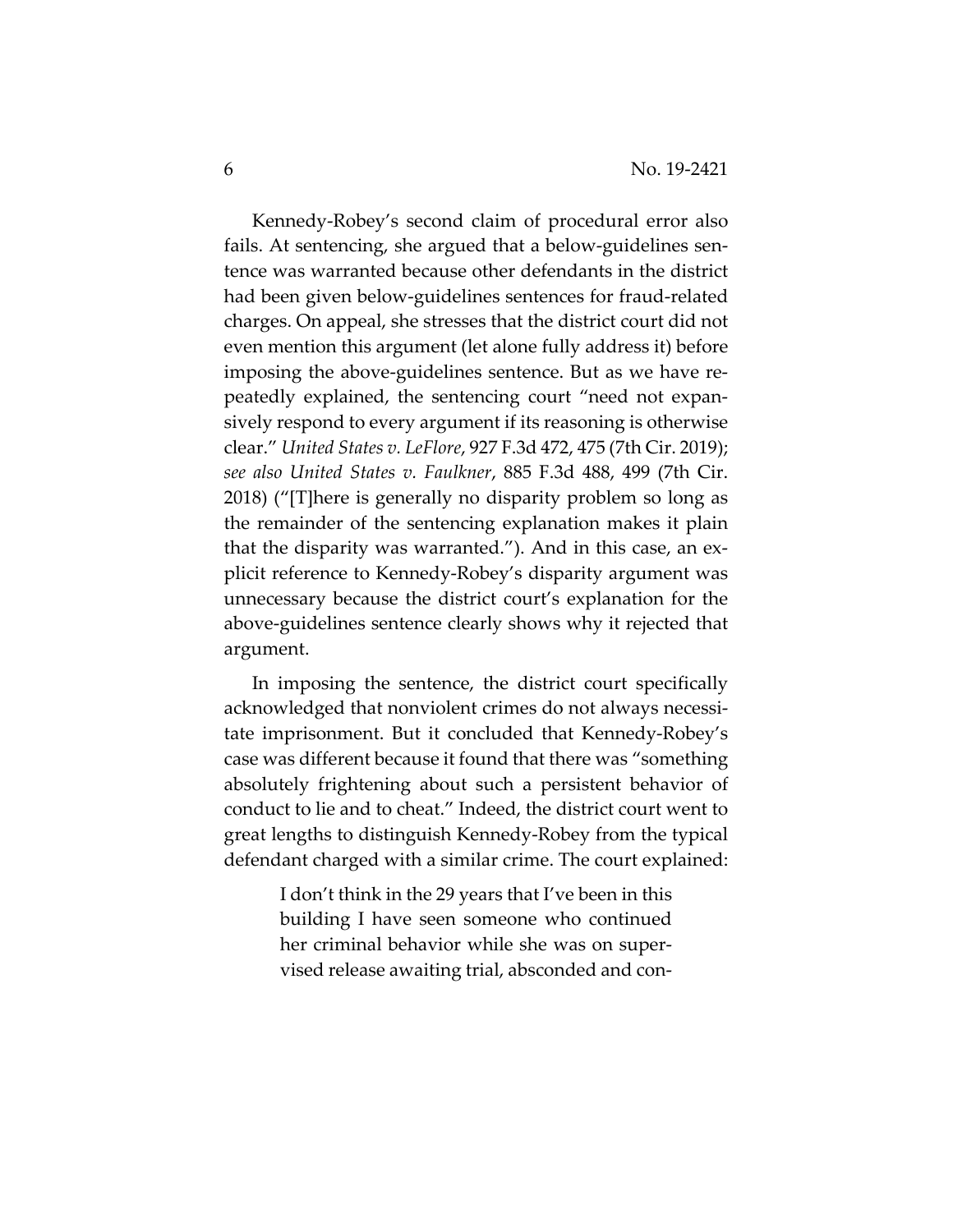tinued her criminal behavior while she was a fugitive, served six years, essentially a 72-month sentence, was released to serve the latter part of that sentence at a halfway house to help her integrate into society, then picked up right where she had left off before that, continued to engage in multiple fraudulent actions, lying and essentially cheating companies out of their money.

The district court may not have specifically referenced Kennedy-Robey's argument regarding other "similarly situated" defendants, but the record makes clear that it did not consider Kennedy-Robey to be a typical defendant. Kennedy-Robey has failed to identify a procedural error.

#### B.

In addition to her procedural challenges, Kennedy-Robey argues that her sentence is substantively unreasonable. Such a challenge is difficult to win because "sentencing judges rightly maintain significant discretion in fashioning an appropriate sentence." *United States v. Ramirez-Mendoza,* 683 F.3d 771, 777 (7th Cir. 2012). We review the reasonableness of the sentence for an abuse of discretion and affirm a sentence above the guidelines range "so long as the district court offered an adequate statement of its reasons." *United States v. McIntyre*, 531 F.3d 481, 483 (7th Cir. 2008). If the district court, after considering the prescribed factors under 18 U.S.C. § 3553(a), explains why the sentence fits the defendant's particular circumstances, then we are unlikely to upset its judgment. *United States v. Jackson*, 547 F.3d 786, 792–93 (7th Cir. 2008).